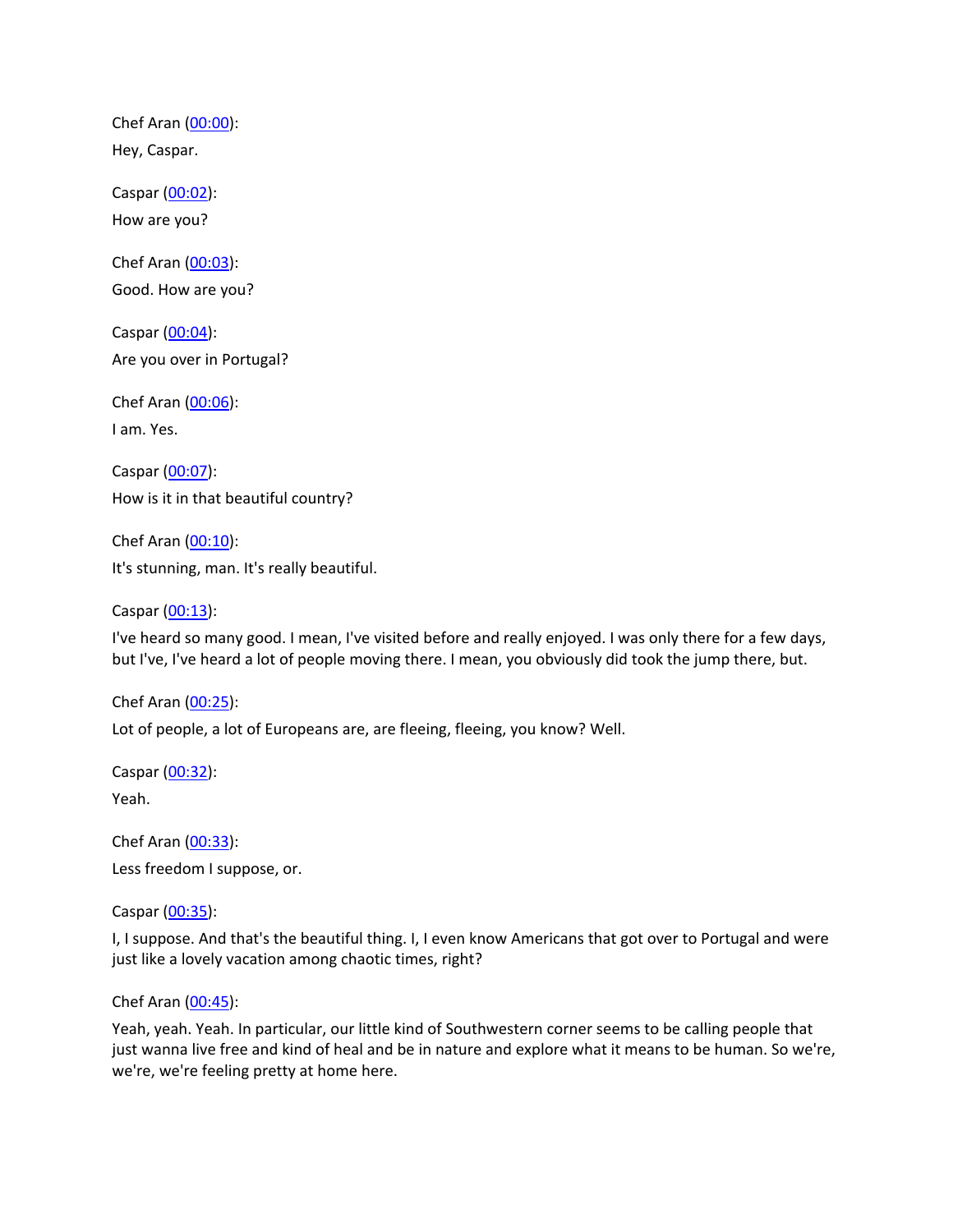Caspar [\(01:03](https://www.temi.com/editor/t/C2OHmcaxYhkInUSNKS0Mu2rCE2dq0NKBGSdgnOPifiFQQ2yTnlRox7z0aJKFF5bGFu2LjOu5KCoBVTWWvUz4A9UOhec?loadFrom=DocumentDeeplink&ts=63.33)):

Amazing. And I know they did the Golden Visa program for a while there, and that was to bring in people.

Chef Aran [\(01:09](https://www.temi.com/editor/t/C2OHmcaxYhkInUSNKS0Mu2rCE2dq0NKBGSdgnOPifiFQQ2yTnlRox7z0aJKFF5bGFu2LjOu5KCoBVTWWvUz4A9UOhec?loadFrom=DocumentDeeplink&ts=69.37)): Yeah. Yeah. I think it's still going on.

Caspar [\(01:11](https://www.temi.com/editor/t/C2OHmcaxYhkInUSNKS0Mu2rCE2dq0NKBGSdgnOPifiFQQ2yTnlRox7z0aJKFF5bGFu2LjOu5KCoBVTWWvUz4A9UOhec?loadFrom=DocumentDeeplink&ts=71.5)):

Yeah, yeah, yeah, no, I, I was actually interested at one point when I was kind of second guessing living in America.

Chef Aran [\(01:18](https://www.temi.com/editor/t/C2OHmcaxYhkInUSNKS0Mu2rCE2dq0NKBGSdgnOPifiFQQ2yTnlRox7z0aJKFF5bGFu2LjOu5KCoBVTWWvUz4A9UOhec?loadFrom=DocumentDeeplink&ts=78.38)):

Yeah. Well, when you're, when you're ready to, to get that conversation going, let me know.

Caspar [\(01:21](https://www.temi.com/editor/t/C2OHmcaxYhkInUSNKS0Mu2rCE2dq0NKBGSdgnOPifiFQQ2yTnlRox7z0aJKFF5bGFu2LjOu5KCoBVTWWvUz4A9UOhec?loadFrom=DocumentDeeplink&ts=81.569)):

Seriously, seriously, listen, thank you for coming on. I mean, I just wanna have like an open conversation with you about this, cause I know so many people, their biggest hangup when they talk about healing, optimal health is how to eat. And I think a lot of it doesn't come down just to what to eat, but it's the cooking portion of it. It's it's the portion that really kind of hits you a little bit where wow, this, this seems difficult to me and therefore I won't do it unfortunately.

Chef Aran [\(01:52](https://www.temi.com/editor/t/C2OHmcaxYhkInUSNKS0Mu2rCE2dq0NKBGSdgnOPifiFQQ2yTnlRox7z0aJKFF5bGFu2LjOu5KCoBVTWWvUz4A9UOhec?loadFrom=DocumentDeeplink&ts=112.71)):

Yeah.

## Caspar [\(01:53](https://www.temi.com/editor/t/C2OHmcaxYhkInUSNKS0Mu2rCE2dq0NKBGSdgnOPifiFQQ2yTnlRox7z0aJKFF5bGFu2LjOu5KCoBVTWWvUz4A9UOhec?loadFrom=DocumentDeeplink&ts=113.72)):

And I'd love to get into some of that. And first off, let me, you know, go ahead and, and kind of give you an introduction here because Aran Goldstein, you're a chef teacher, entrepreneur dedicated towards building your skill and intuition around food. You've come from where in my backyard, where I went to school, Northeastern, I went to Boston university.

Chef Aran [\(02:12](https://www.temi.com/editor/t/C2OHmcaxYhkInUSNKS0Mu2rCE2dq0NKBGSdgnOPifiFQQ2yTnlRox7z0aJKFF5bGFu2LjOu5KCoBVTWWvUz4A9UOhec?loadFrom=DocumentDeeplink&ts=132.63)):

Yeah I noticed.

Caspar [\(02:13](https://www.temi.com/editor/t/C2OHmcaxYhkInUSNKS0Mu2rCE2dq0NKBGSdgnOPifiFQQ2yTnlRox7z0aJKFF5bGFu2LjOu5KCoBVTWWvUz4A9UOhec?loadFrom=DocumentDeeplink&ts=133.25)):

You went to culinary Institute up there in new England, but you had stints at Michelin star, you know, restaurants in Italy, you opened a restaurant in China. You've taught so many different people along the way in organic farming and even medical students learning how to use food as medicine, which is what I kind of want to get into here. But let me start with this. How'd you get into cooking. Did you always have a love for it?

## Chef Aran [\(02:37](https://www.temi.com/editor/t/C2OHmcaxYhkInUSNKS0Mu2rCE2dq0NKBGSdgnOPifiFQQ2yTnlRox7z0aJKFF5bGFu2LjOu5KCoBVTWWvUz4A9UOhec?loadFrom=DocumentDeeplink&ts=157.76)):

Always. You know, it's just one of, yeah, I'm one of those people that kind of has a story from childhood that knew they were into something. It just took me a while to circle around and end up going to culinary school and diving into real kitchens. You know, it took me till after college, but it's always been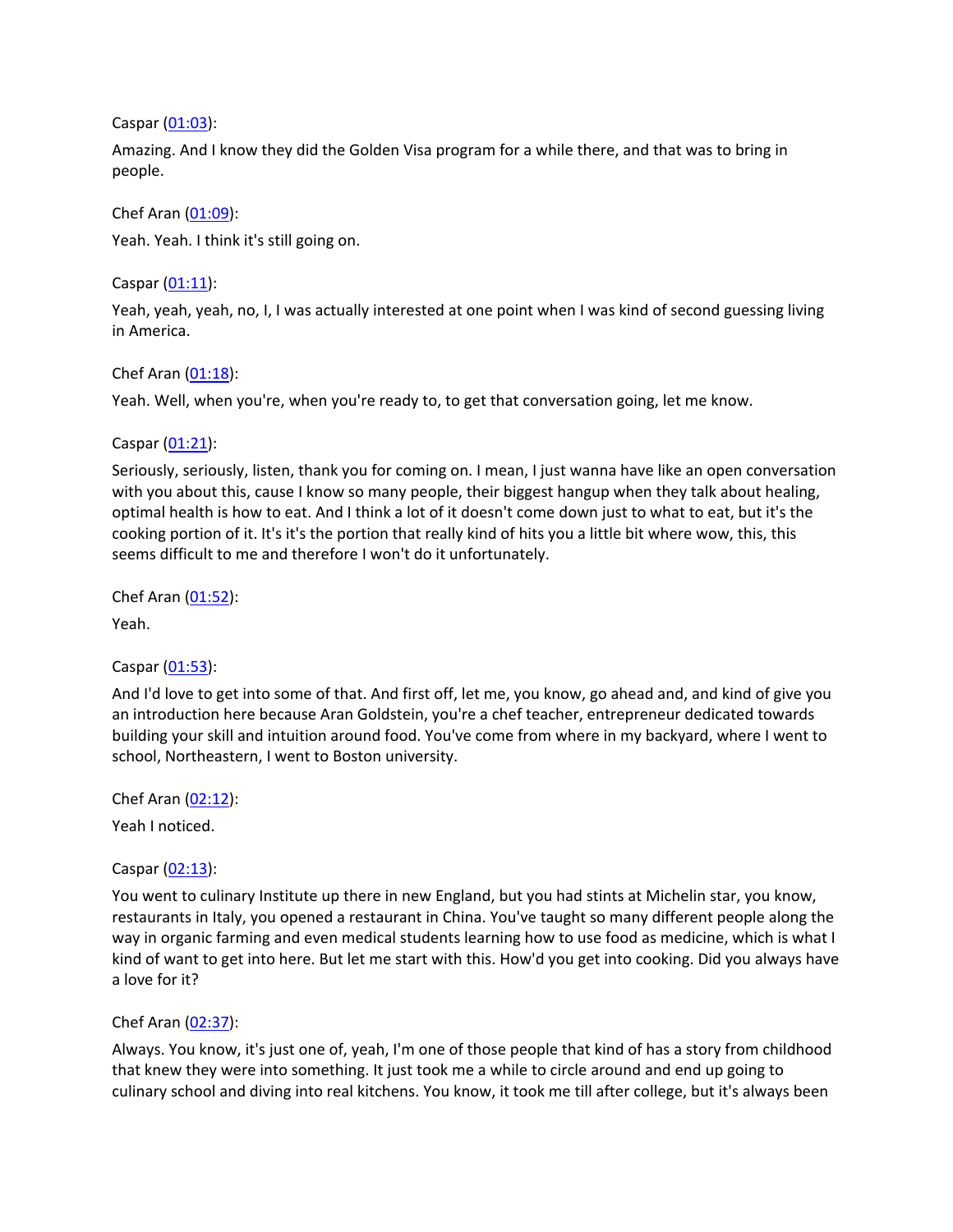there. I was always with my parents, you know, in the kitchen and it's a, it's kind of a cliche story, but I was a kid that was interested in cracking the eggs, you know, on the weekends with my parents and scrambling eggs and making pancakes. Which is interesting cuz I come from a family of seven, I've got four siblings and for whatever reason, I'm the only one that was really interested in being in the kitchen. So I get that people are coming from, you know, different likes and different, different interests. And for some people it comes naturally and for others, I get what you're saying. It feels impossible. Right. And it feels so foreign. And that's why I do what I do because I wanna make it easier for people.

## Caspar [\(03:34](https://www.temi.com/editor/t/C2OHmcaxYhkInUSNKS0Mu2rCE2dq0NKBGSdgnOPifiFQQ2yTnlRox7z0aJKFF5bGFu2LjOu5KCoBVTWWvUz4A9UOhec?loadFrom=DocumentDeeplink&ts=214.73)):

So let's talk about that because I know a ton of patients that wanna make it easy for themselves to cook, be healthier and realize that a lot of their problems are due to the way they ate. And so what, what, how do you start with people? What do you recommend they do to, to at least start to cook a little bit more and start to build that relationship with their kitchen?

## Chef Aran [\(03:57](https://www.temi.com/editor/t/C2OHmcaxYhkInUSNKS0Mu2rCE2dq0NKBGSdgnOPifiFQQ2yTnlRox7z0aJKFF5bGFu2LjOu5KCoBVTWWvUz4A9UOhec?loadFrom=DocumentDeeplink&ts=237.98)):

I think, I think it starts before, before even diving into the cooking process. I think it's first asking the question. It's like, what do you want from this part of your life? Right. And this is what I do in this cooking course that I just launched before we even dive into the basics and how to hold a knife. Right. It's asking ourselves, what kind of life do I want? Right. And where does "food" fit into that life? Right. You know, we, we stress so often, you know, go to school, right. Get good grades so you can buy a house so you can have a nice car, so you can get a good education. Right. But how often are we going through the exercise of setting up our lives so that we can eat whatever food we want. Right. The nourishing food on the planet.

## Chef Aran [\(04:42](https://www.temi.com/editor/t/C2OHmcaxYhkInUSNKS0Mu2rCE2dq0NKBGSdgnOPifiFQQ2yTnlRox7z0aJKFF5bGFu2LjOu5KCoBVTWWvUz4A9UOhec?loadFrom=DocumentDeeplink&ts=282.5)):

Right. And so I think that's a powerful question to ask ourselves, right? Like, do we wanna really be healthy? Do we want our kids to really be healthy? What is it gonna take to make that happen? Right. And then once that's clear it's okay. So maybe it's hard at first to get cooking, but you've established your kind of your own personal mission or maybe that's done as a family. Right. Cause I think so many people are just kind of letting life happen when it comes to the kitchen part of home. Right. And the, and the daily and the weekly rituals. Okay. So I think that's step one and then step two is going and seeking, you know, an education of sorts and there's, it's ubiquitous out there, you know, you can, you can, yes. Go on YouTube and, and, and go on lessons and, and get all the information right?

# Chef Aran [\(05:32](https://www.temi.com/editor/t/C2OHmcaxYhkInUSNKS0Mu2rCE2dq0NKBGSdgnOPifiFQQ2yTnlRox7z0aJKFF5bGFu2LjOu5KCoBVTWWvUz4A9UOhec?loadFrom=DocumentDeeplink&ts=332.55)):

Or you can engage with someone like me, that's really walking you through that process. And what I, what I'm trying to help people with is to, is to start to of think like a cook. Right. And so the, the first part of the course is, you know, before we even dive in, it's kind of resetting, building a framework and starting to think like a cook. Right. You know, imagine walking into a restaurant and the cooks and the kitchen, like hadn't prepped anything. Right. Hadn't thought ahead. Hadn't, hadn't, you know, planned out the week or the month for that matter. Right. And there are little things that can make all the difference with how we even take home our groceries. Right. Instead of just taking the bag of parsley with its rubber band around the stems and just throwning it in there and then forgetting about it after a few days. Right. Right. So that's what we work on. That's what I work on at the very beginning is kind of the, the shifts, the little shifts that you can make to set yourself up for success during the week.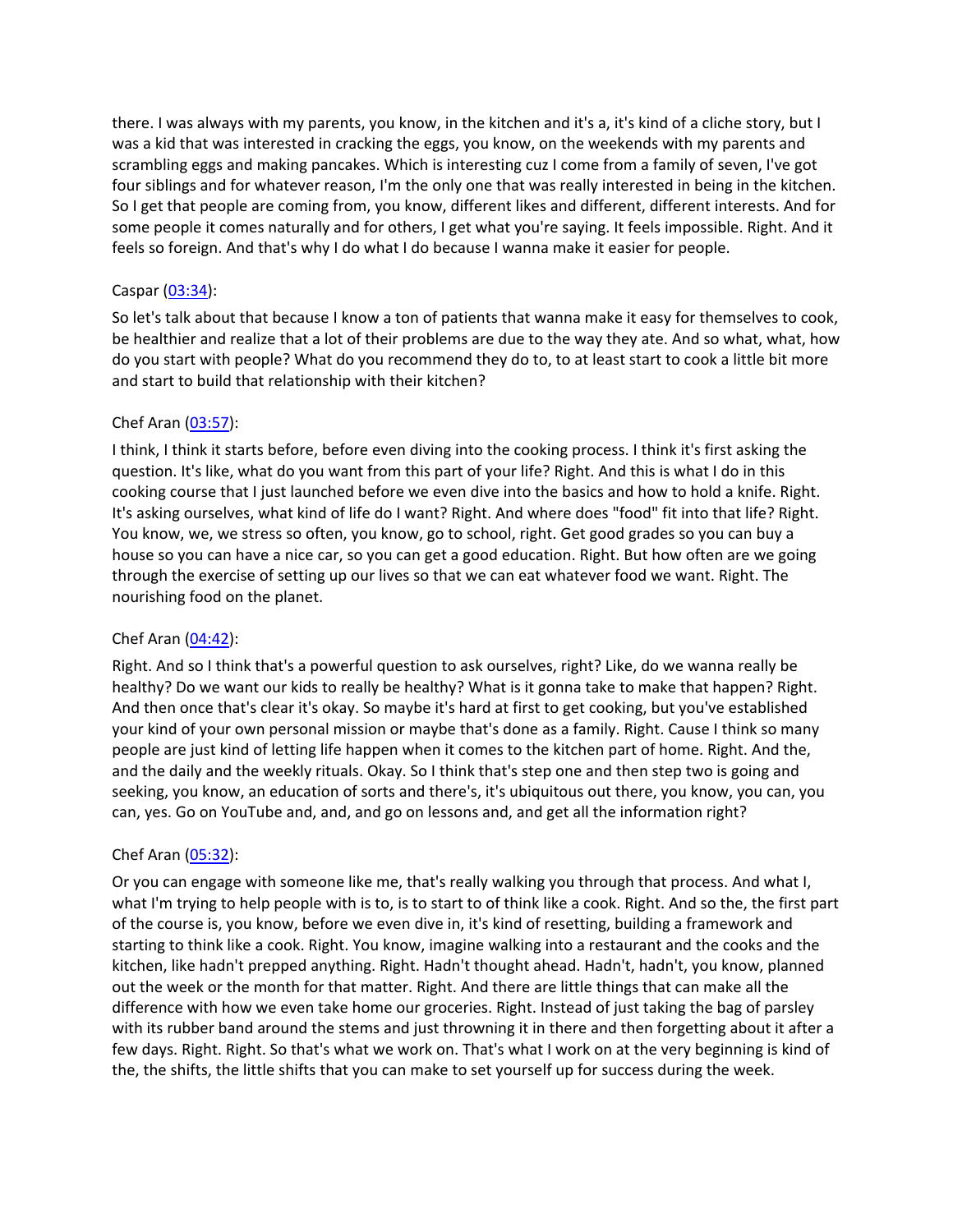#### Caspar [\(06:28](https://www.temi.com/editor/t/C2OHmcaxYhkInUSNKS0Mu2rCE2dq0NKBGSdgnOPifiFQQ2yTnlRox7z0aJKFF5bGFu2LjOu5KCoBVTWWvUz4A9UOhec?loadFrom=DocumentDeeplink&ts=388.73)):

You know, one of the things you, I saw you posting about is knowing where your food comes from. And I feel like that is truly lacking. We see things in boxes already, super-processed. We see things, you know, you know, just prepared in, in a little bit of plastic already, you know, and we don't even know how it got there. We don't even know what the animal even looks like sometimes. I mean, you talk to some people, they don't know what veal actually is. Right. And yeah. They don't know. And, and they were quite limited. Also they may be only eat some chicken and then very few things and complain about their diet. Yeah. How do we get back to that idea of actually know, do we need better relationships with butchers? Do we need to do our kind of research a little bit more and get away from the pre packaged foods and processed foods? What's your advice there?

## Chef Aran [\(07:21](https://www.temi.com/editor/t/C2OHmcaxYhkInUSNKS0Mu2rCE2dq0NKBGSdgnOPifiFQQ2yTnlRox7z0aJKFF5bGFu2LjOu5KCoBVTWWvUz4A9UOhec?loadFrom=DocumentDeeplink&ts=441.49)):

You know, we could talk for the next 10 hours about all the layers of the onion that, that this, this conversation brings up. Right. And, and I think you and I both share the belief that we are as disconnected as we've ever been as a species from our source of nourishment.

## Chef Aran [\(07:42](https://www.temi.com/editor/t/C2OHmcaxYhkInUSNKS0Mu2rCE2dq0NKBGSdgnOPifiFQQ2yTnlRox7z0aJKFF5bGFu2LjOu5KCoBVTWWvUz4A9UOhec?loadFrom=DocumentDeeplink&ts=462.01)):

And so I do think that the act of cooking is an opportunity to connect ourselves with not just that source. Right. But ourselves, right. And of course the planet and each other. Right. Because when you walk into a Walmart or a target and, you know, and are, you're getting your groceries there, or for so many people that literally only have a gas station to get their, their fresh food from, you know, that's a very disconnected existence. Right. And so, yes, I think we have an opportunity to kind of not just reframe, but reclaim what once was so inherent to all of us. Right. That we didn't have to think about these things. And I think right now is a symptom of all this kind of confusion and overthinking because of that disconnect. Right. We didn't, so many of us aren't growing up in families anymore where mom or dad, or grandma, or grandpa were either growing the animal or, you know, growing the produce or tending to the bees or foraging or hunting and all that.

## Chef Aran [\(08:51](https://www.temi.com/editor/t/C2OHmcaxYhkInUSNKS0Mu2rCE2dq0NKBGSdgnOPifiFQQ2yTnlRox7z0aJKFF5bGFu2LjOu5KCoBVTWWvUz4A9UOhec?loadFrom=DocumentDeeplink&ts=531.54)):

Right. So right now I think it's just a very awkward time for so many of us to be sifting through the noise of, well, what am I even supposed to be eating? What's morally sound to be eating right. Which that is a whole, whole nother conversation because we don't grow up just knowing right. Now to me, although that's so kind of daunting, right, to kind of tackle. It's so exciting because on the other end of that is the most incredible food that we can be eating the most connected experiences with our own kids or our neighbors. You know, I, I described it my own personal life. Like we're here in Portugal. All of my friends that I have here now in this new place are because of the food that I've, seeked out, you know, because wherever we are in the world, wherever we've lived, my wife and I, it's like, you hit the ground.

## Chef Aran [\(09:47](https://www.temi.com/editor/t/C2OHmcaxYhkInUSNKS0Mu2rCE2dq0NKBGSdgnOPifiFQQ2yTnlRox7z0aJKFF5bGFu2LjOu5KCoBVTWWvUz4A9UOhec?loadFrom=DocumentDeeplink&ts=587.89)):

And the first thing is, where am I getting my food? Right. And where I'm getting my food leads to my people, you know, and my community and my kind of village and tribe. Right. And now I know that's deep, deeply seated in my own personal passion, but what would our world be like if we all treated our food that way, right. How connected were, will our neighborhoods be, our communities, right. And how different could they look? What would health look like if that was our approach? So I don't even know where we started, I guess, oh yeah the conversation of connecting. And now, now that brings up a lot of,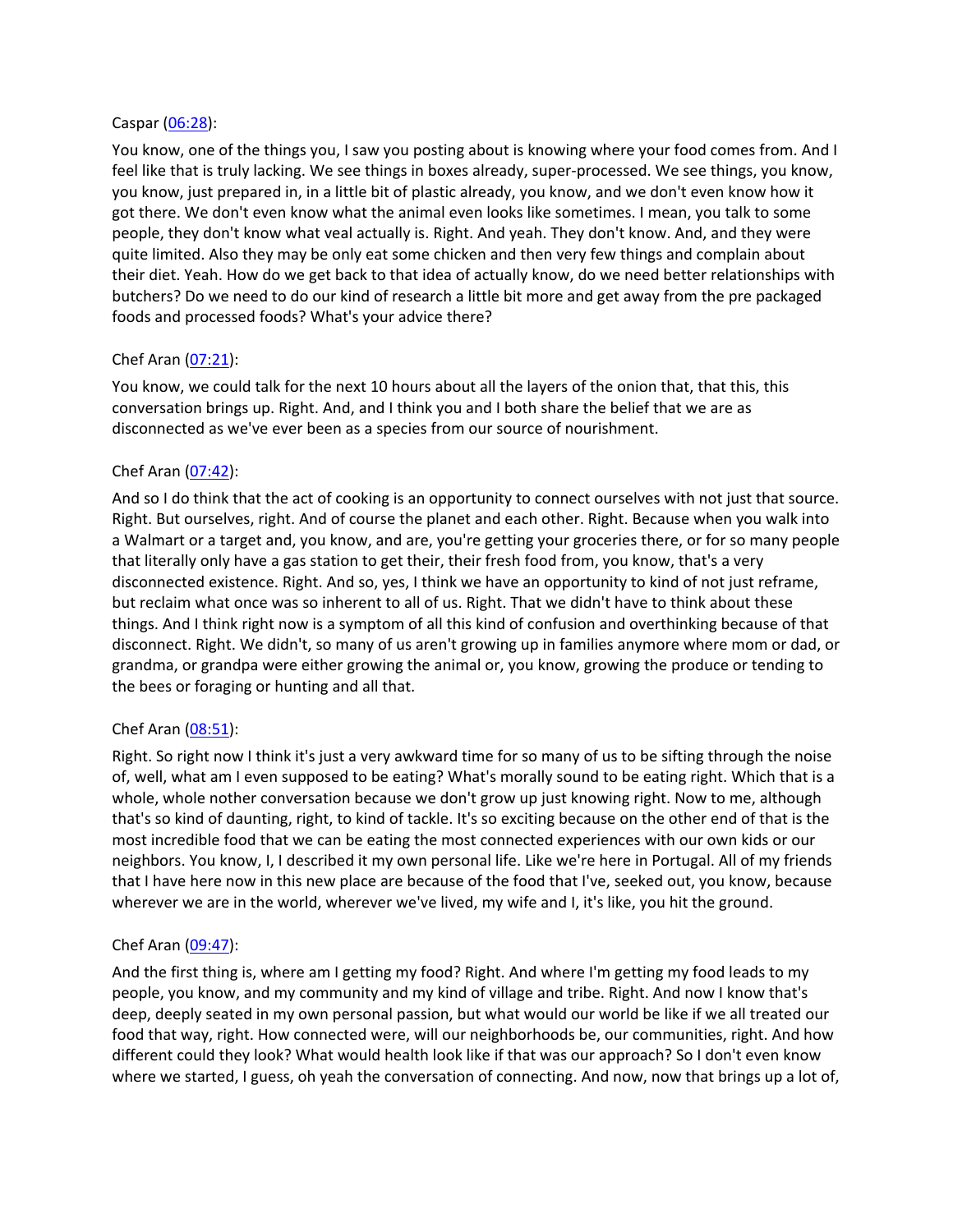kind of hard, harder work to do now. Right. Because I think there's power in looking the animal in its eyes, right. And at least taking a whole chicken home, taking a whole fish home, right.

## Chef Aran [\(10:37](https://www.temi.com/editor/t/C2OHmcaxYhkInUSNKS0Mu2rCE2dq0NKBGSdgnOPifiFQQ2yTnlRox7z0aJKFF5bGFu2LjOu5KCoBVTWWvUz4A9UOhec?loadFrom=DocumentDeeplink&ts=637.35)):

Visiting farms where those animals are still alive, knowing that you're gonna be sourcing. I just had a really powerful meeting with a guy last week where he just became by kind of, not by choice a he kept, he keeps goats and, and lamb, right. Because his land burned down a couple years ago and he's like, oh, I heard, if I get goats, they'll eat the brush. Right. And I heard that lamb was gonna be available. I met him in the parking lot and he, I got a few legs and I took that animal home. And let me tell you the energy that, that holds where I met the only other person in the world, the only person that took care of that animal, he's handing it to me. I have a newfound sense of responsibility. I have a newfound sense of connection. I have his phone number and, and I, and he's gonna let me know when more is available. And to me, this is, this is living really human. You know, at least, at least this is me supporting a world that I believe in, that I see as really beautiful. So I don't know. I feel like that was a, that was kind of a distracted roundabout answer to the connection piece, but there's just so much of this and I want it to come across as opportunity. And you know.

## Caspar [\(11:58](https://www.temi.com/editor/t/C2OHmcaxYhkInUSNKS0Mu2rCE2dq0NKBGSdgnOPifiFQQ2yTnlRox7z0aJKFF5bGFu2LjOu5KCoBVTWWvUz4A9UOhec?loadFrom=DocumentDeeplink&ts=718.6)):

No, you did a, you did an amazing job there. because it reminds me, listen, I grew up with European parents from Poland and they, what they knew as life was, you know, my grandmother, the babcia, would go out every single day and go out to different places, go to the butcher, go get the bread, go and cook and prepare and they'd help out because they had to cuz babcia wouldn't have them sitting around while she cooked. Right. And it would be fresh stuff every day. My father was even telling me, you know, where he grew up, it was kind of ghetto of Warsaw. They didn't have refrigerators. You literally had to buy the food and use it right there. There was no storage, there were no leftovers or anything. You would use everything and you'd cook it all. And it would all be super fresh.

# Caspar [\(12:44](https://www.temi.com/editor/t/C2OHmcaxYhkInUSNKS0Mu2rCE2dq0NKBGSdgnOPifiFQQ2yTnlRox7z0aJKFF5bGFu2LjOu5KCoBVTWWvUz4A9UOhec?loadFrom=DocumentDeeplink&ts=764.8)):

And this would happen every single day. I think we've gotten a little bit spoiled some in a good way. I mean, there's, there's, you know, but, but that idea, and then even growing up and having my parents do that with me. And like you said, I remember bringing home a whole fish and having it flop around in the sink with water until it was time to cook. And that would be an educational lesson of, you know, how to scale a fish. We, we don't realize that there is work to be done that, you know, we don't just buy fish fileted and everything that like that without lots of work in the background.

# Chef Aran  $(13:18)$  $(13:18)$ :

Yeah.

# Caspar [\(13:18](https://www.temi.com/editor/t/C2OHmcaxYhkInUSNKS0Mu2rCE2dq0NKBGSdgnOPifiFQQ2yTnlRox7z0aJKFF5bGFu2LjOu5KCoBVTWWvUz4A9UOhec?loadFrom=DocumentDeeplink&ts=798.92)):

Yeah. So I feel that so many got away. And that leads me to another question I have because I'm around now many parents and my own. I see my niece and nephew. And I see that my brother and sister-in-law are very busy and don't have time to cook as much. And usually it is the pizzas and everything else that the kids get to eat that I don't think are very nutritious, but I see you and you have children and you're posting that, you know, yesterday you were snapping the asparagus, which was an amazing tip that I never knew where to snap 'em and what to cook, what to throw away. Amazing. And nature shows you, you, right. Bend. Yeah. All the way throw away eat. But what do you say to those parents that say, listen,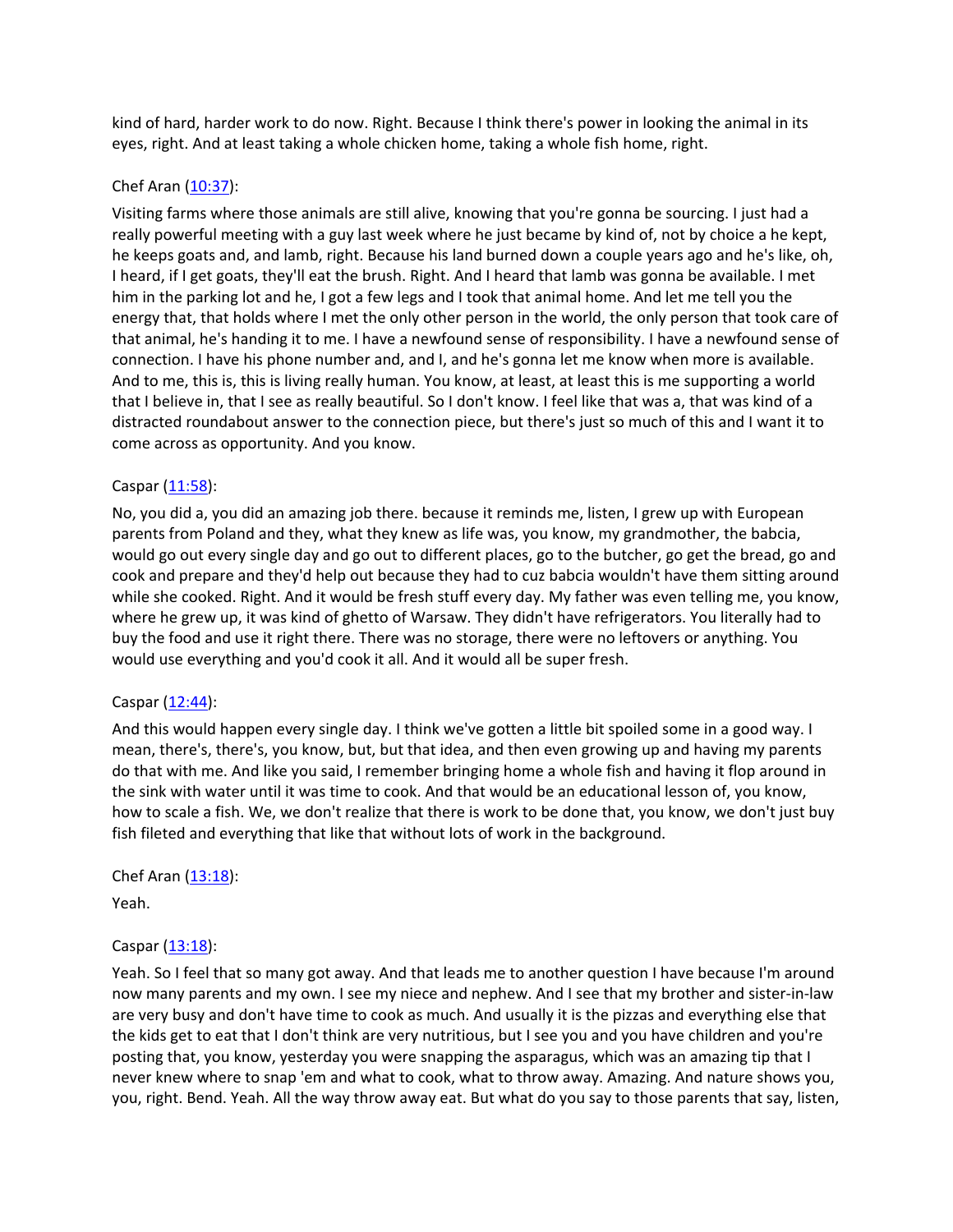I'm working a very hard nine to five job. You know, I get home, I'm tired. Sometimes I have bills and I have to clean and I have to do all this stuff. I just don't have time to cook for. And my kids, you know, are aren't interested in vegetables? What do you say to them?

## Chef Aran [\(14:21](https://www.temi.com/editor/t/C2OHmcaxYhkInUSNKS0Mu2rCE2dq0NKBGSdgnOPifiFQQ2yTnlRox7z0aJKFF5bGFu2LjOu5KCoBVTWWvUz4A9UOhec?loadFrom=DocumentDeeplink&ts=861.4)):

Well, it does go back to the value shift. Right. You know, we're all, we've all got our planners out. We're doing our to-do lists and we're, planning out the week. Are we putting food there? Like, or, or are we just getting home or texting our spouses or significant others and saying, Hey, have you thought about dinner? What's what are we doing for dinner tonight? Or are you getting ahead of it and just planning? And the reality is like, I see so much overthinking of, of what it can mean to just put a simple, delicious meal on the table and you bring up your babcia. My wife is from Poland and I, and, and I'm all I observe babcia, when I'm, I'm actually gonna see her in a couple months and the simplicity of meals in her house right. In her approach. Right.

## Chef Aran [\(15:09](https://www.temi.com/editor/t/C2OHmcaxYhkInUSNKS0Mu2rCE2dq0NKBGSdgnOPifiFQQ2yTnlRox7z0aJKFF5bGFu2LjOu5KCoBVTWWvUz4A9UOhec?loadFrom=DocumentDeeplink&ts=909.7)):

Is incredible. And there are times where I'll, I'll go over her house, you know, cuz someone else's food always tastes the best. Right. Yeah. Sometimes I'm just in awe of how she can coax out such, just delicious food. Right. Very aromatic. Right. And, and so satisfying. And the reality is that it's simple, it's real ingredients. She's making it with all the love in the world. Right. And it might be, it doesn't, I'm not saying you have to take home your whole fish or start with a whole chicken. Right. But with the right intention, right. Of just committing, you know, night in and night out to just getting real food in the house, just make a soup, like put a piece of fish in like put something in the oven with a little bit of olive oil and salt and like call it a day.

## Chef Aran  $(16:00)$  $(16:00)$ :

Saute some asparagus, makes some black rice. It's like once you just get into a rhythm and a lot of what I'm working on with people is kind of creating flow, right. In this part of our lives. I happen to believe that if, if we can create flow with food and with our kitchen rituals, it bleeds into the other places we want so much to have flow. Right. We're all working on, you know, getting flow in the workplace and in our work let's like, how can I really like accomplish a lot today? Right. Let's get this right first. Right. If we are not getting this right first, we are not living a healthy and optimal life. Right. Yeah. And, and we know that, right. So let's just take a deep breath and let's zoom out a second and ask ourselves, what the hell are we doing?

# Chef Aran  $(16:46)$  $(16:46)$ :

Like we're first human beings, alive in this incredible planet, full of abundance. Right. Are we gonna take advantage of that? Are we gonna celebrate it? Are we gonna have so much fun with that? Like we can do anything. We can do anything. Let's just spend more time in celebrating where food, you know, fits into all of this. And I know like I can, I know some people are just like, I hear you. I hear you. But I just don't even like cooking at the very least if you can commit to okay. At the very least source differently. Right. And I think just doing a little bit of the cooking process, kind of flips light bulbs and say, you know what, I'm at least gonna be more careful about some of the choices that I'm making that involve outsource because you know, there are amazing companies doing amazing things that are really trying to do right by all of us by creating healthy products.

## Chef Aran  $(17:46)$  $(17:46)$ :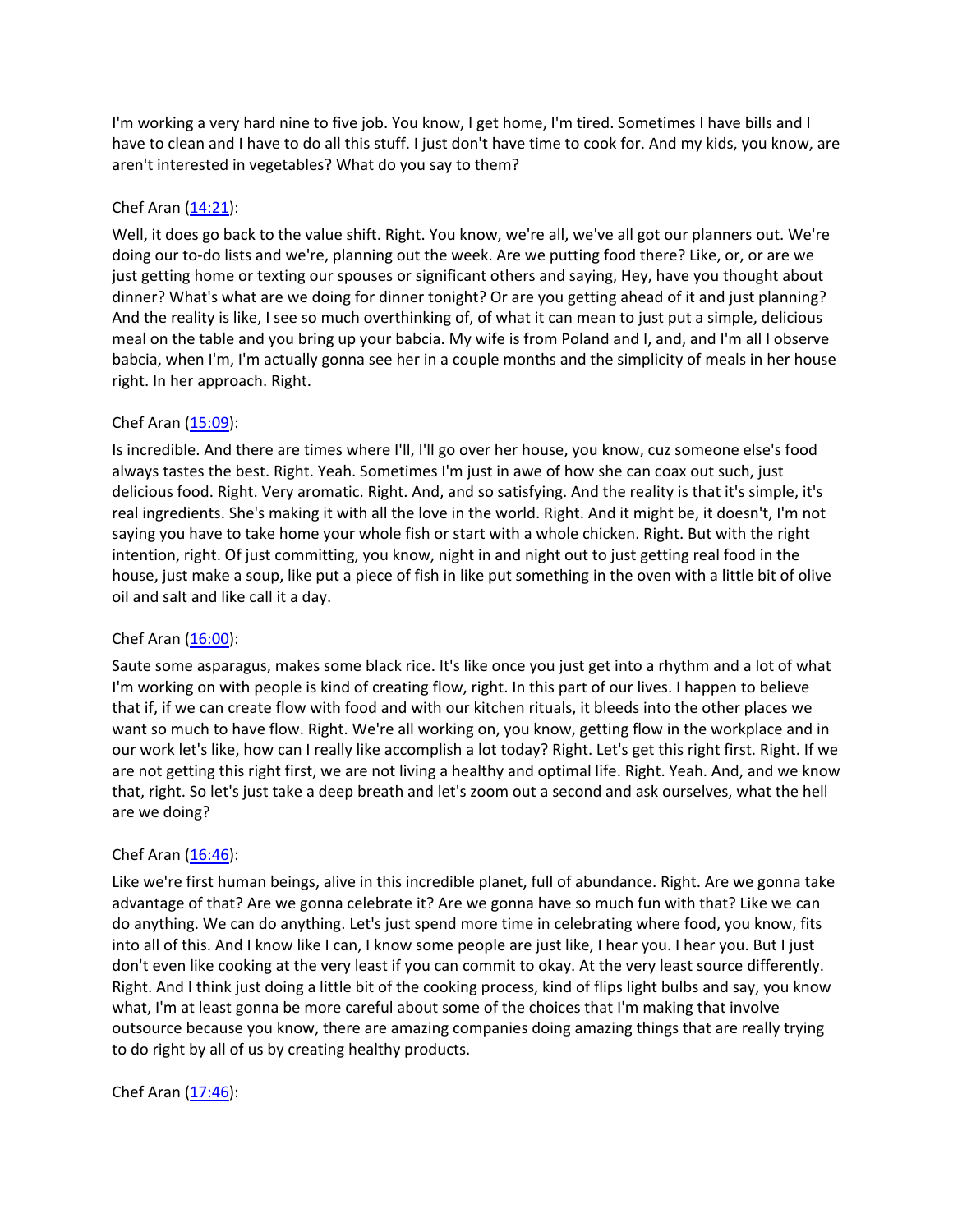Right. And I'm saying you have to go home and make everything from scratch. Right. But I think if you can start to ask questions, you know, where's my food coming from, what's in this like read some ingredients, right? Not that I think we should be eating very many foods with ingredients at all. Right. Other than the one that, that, that whole food is. It's, it's a journey and we're all starting from different places. There's no shame from, I mean, I grew up and I was thrilled if my dad brought home, you know, bacon, egg, and cheese biscuits from McDonald's breakfast. That was like one of my favorites. Right?

#### Caspar [\(18:18](https://www.temi.com/editor/t/C2OHmcaxYhkInUSNKS0Mu2rCE2dq0NKBGSdgnOPifiFQQ2yTnlRox7z0aJKFF5bGFu2LjOu5KCoBVTWWvUz4A9UOhec?loadFrom=DocumentDeeplink&ts=1098.71)):

Yep.

## Chef Aran  $(18:19)$  $(18:19)$ :

We're all coming at it from different places. And let's just, let's get more curious. Let's talk to each other much more, let's be really open. I know how hard this conversation is with families that are approaching things differently, especially where it comes from a parenting standpoint and going to parties and, and being exposed to different stuff. And what's my kid allowed to eat versus others, but you know, if we can come at this without judgment and just kind of open hearts and talk openly, because I think this is the most important conversation that we can be having, right. Mm-Hmm. Where's our food coming from, how are we producing it? How are we gonna make, how are we gonna make sure that we're all getting, you know, what sets us up to thrive as human beings, we have energy and we're excited to be alive and work on, you know, complicated things and, and coming up with creative, fun solutions. I think food is the center of that. And I think it's undervalued, although I think you and I would, would agree that it's shifting and people are, are intuiting that there's some, there's a better way, right. That there's a different way. Right? People are so tired of feeling sick and, and not having energy and having symptoms like constant symptoms of something. Right. So I see it as an exciting path ahead.

#### Caspar [\(19:35](https://www.temi.com/editor/t/C2OHmcaxYhkInUSNKS0Mu2rCE2dq0NKBGSdgnOPifiFQQ2yTnlRox7z0aJKFF5bGFu2LjOu5KCoBVTWWvUz4A9UOhec?loadFrom=DocumentDeeplink&ts=1175.5)):

Yeah. I'm, I'm with you there. And I, I see that there is this shift of people asking questions, being more curious, right. And it's happening slowly. But then there's the other side of that, that sometimes that curiosity leads to overwhelm of information. Mm-Hmm. And you probably see this, even on Instagram, social media, you have different people advocating for different things. You have carnivore MD saying, kale is bad for you. Right. You have the vegan saying meat is bad. You got bill gates saying everything that walks, has legs is terrible. You gotta eat all pro like, you know, plant based meat, everything. Yep. And, and then it's like, oh, do I go keto? Do I go, this? Is it pescatarian? Like, and sooner or later you just become overwhelmed. Yeah. Are you a fan of diets in general? Or are you just a, a fan of just eating what is more intuitive and quality?

## Chef Aran [\(20:25](https://www.temi.com/editor/t/C2OHmcaxYhkInUSNKS0Mu2rCE2dq0NKBGSdgnOPifiFQQ2yTnlRox7z0aJKFF5bGFu2LjOu5KCoBVTWWvUz4A9UOhec?loadFrom=DocumentDeeplink&ts=1225.359)):

It's the intuitive piece. And what you're describing is a symptom of our times, right? It's not just food that we, that, you know, we're over overwhelmed with right now. This comes back to slowing down, taking a deep breath. And when we talk about that idea of connection, it's not just connecting with where our food's coming from, it's connecting with ourselves. And if we can create space when we're eating to, and, and when we're cooking, and really, really, without like, without letting all the noise inform everything, sit down and eat a meal, like how does that food make you feel? Lke really close your eyes and whatever it is that you're eating, how do you feel? Right. Does it, does it light you up? Do you have good energy? Were you bloated? Were you gassy? Like all, all that stuff right. Now, coming back to the very beginning, you know, what are your values what's important to you? Are you gonna commit to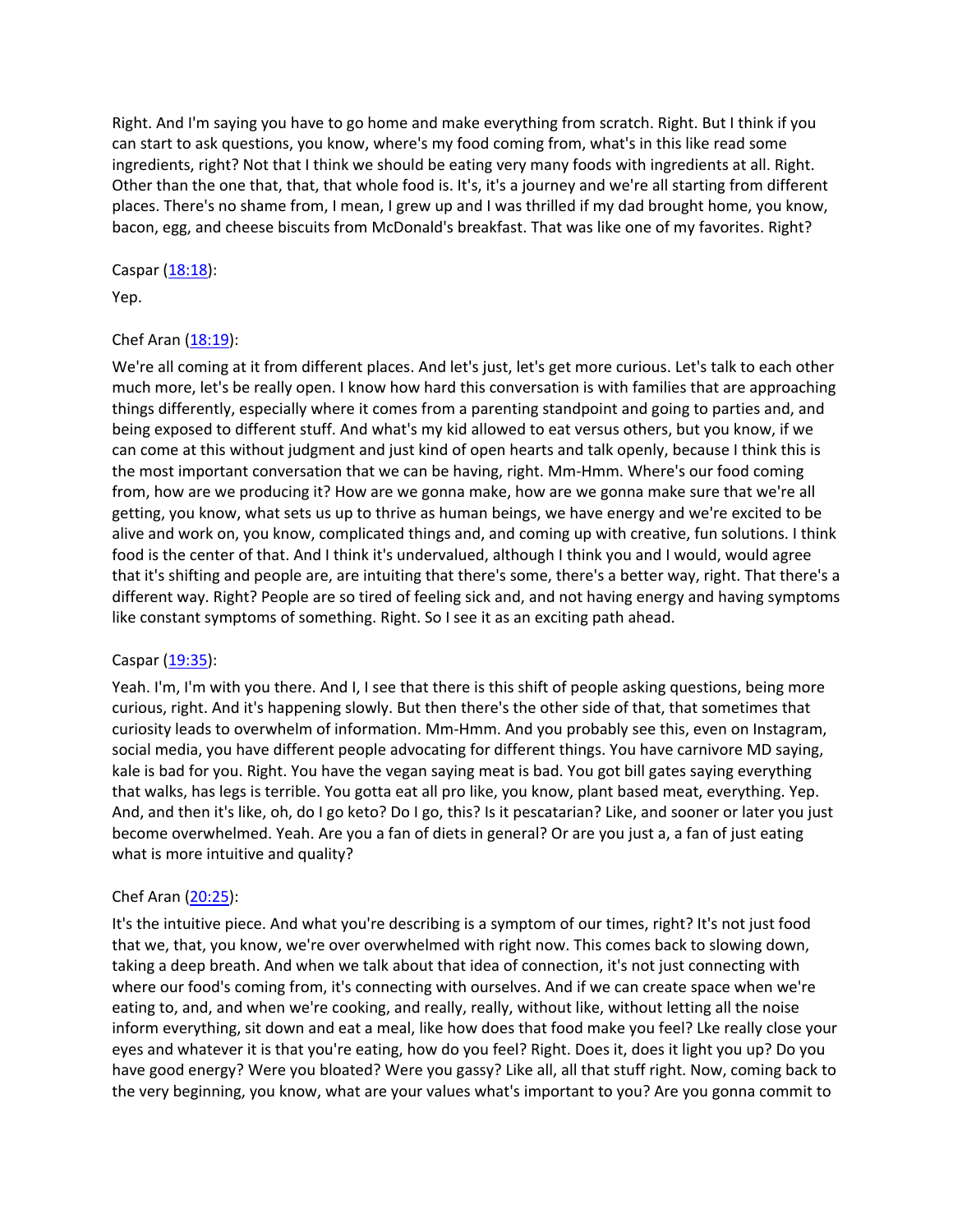cooking? Are you gonna commit to like this discovery process? Are you gonna push aside the noise and just try to discover it yourself? I, I hear a hundred percent how hard it is cuz I've gone through this myself as I was evolving through and sifting through all the information, starting to read Men's Health in high school. Right. And being told to, you know, limit saturated fats to everything in between. Right.

# Chef Aran [\(21:53](https://www.temi.com/editor/t/C2OHmcaxYhkInUSNKS0Mu2rCE2dq0NKBGSdgnOPifiFQQ2yTnlRox7z0aJKFF5bGFu2LjOu5KCoBVTWWvUz4A9UOhec?loadFrom=DocumentDeeplink&ts=1313.1)):

I would encourage people to just take everything with a grain of salt. Right. As my perspective has shifted over the years and kind of circled around and now I come to a place where whatever you're eating, right. Try very hard to just trust and tune into your body. Right. And be open to possible evolution. Okay. If you're a vegan, if you're a full on carnivore, I think that goes for all of us. Right. Stay open. Okay. I, I, when you bring up CarnivoreMD, I love the guy and I've shifted and I have shifted that way. And I kind of, I go, I go that way, but another thing, and I watched an awesome talk that you did and a, a place where you and I definitely see eye to eye is this, this idea of belief, right. And our beliefs and the placebo effect.

## Chef Aran [\(22:50](https://www.temi.com/editor/t/C2OHmcaxYhkInUSNKS0Mu2rCE2dq0NKBGSdgnOPifiFQQ2yTnlRox7z0aJKFF5bGFu2LjOu5KCoBVTWWvUz4A9UOhec?loadFrom=DocumentDeeplink&ts=1370.19)):

Right. Especially when it pertains to food, it's so powerful, right. In a, both positive and potentially harmful way to where we're, we we're overanalyzing potentially and overthinking and the food decisions become so full of anxiety that we are not even digesting food, even if it's like on, even if it's all the right stuff. Right. And that's why I really believe that if let's just say you're a vegan and you believe so with all your heart, that this is just the best thing for you and your body. I think that vegan can lead a healthy and happy life and be connected and aligned and well for, to, and live to a hundred. And I think the same of that carnivore. And I, I actually believe that it might mean 80%, 90% more than the actual physical matter, but everywhere in between, there is that physical matter stuff, as long as we're approaching it from a real food perspective, like, I don't think you can believe your way out of a toxic diet, full of fast food and Doritos and Coke. Right. And, and, and the same goes for our health in general. Right. But our mindset in between I think means so much and is also undervalued. Okay. So that's where I think if we can just stay curious, really try to come at it, you know, with that open mindset that I think is the first step.

## Caspar [\(24:18](https://www.temi.com/editor/t/C2OHmcaxYhkInUSNKS0Mu2rCE2dq0NKBGSdgnOPifiFQQ2yTnlRox7z0aJKFF5bGFu2LjOu5KCoBVTWWvUz4A9UOhec?loadFrom=DocumentDeeplink&ts=1458.56)):

Yeah. And, and you're right. You, when you overthink, you start to lose you know, that intuition, you, you start to self doubt, even everything, and you start to seek answers outside and you start to seek these people and say, all right, he seems like he knows what he's doing. I'm gonna do what he does. But meanwhile, you're a very different person than that person. Mm-Hmm. And you need to then look inward, I believe and see what's right for you and start to be, you know, your own best detective. And like you said, how does this make me feel afterwards and, and truly sit with it and then understand also a lot of it, isn't just what you're eating. It's how you're doing it. Are you eating it on the run? Are you eating it in a stressful situation while listening to the news, tell you about how terrible it is out in the world and suddenly you're in a sympathetic state. No diastalsis. Your whole digestive system seizes up and you can't digest anything, even if it's the most easily digestible food. So that's a big part of it too, is, is how and, and why you're eating.

# Chef Aran [\(25:15](https://www.temi.com/editor/t/C2OHmcaxYhkInUSNKS0Mu2rCE2dq0NKBGSdgnOPifiFQQ2yTnlRox7z0aJKFF5bGFu2LjOu5KCoBVTWWvUz4A9UOhec?loadFrom=DocumentDeeplink&ts=1515.93)):

Yeah. Which brings up dinner time, for example, in the average household, right? And this is, this is where the last thing I want to do is be adding stress to people listening. Right? Whatever you're making,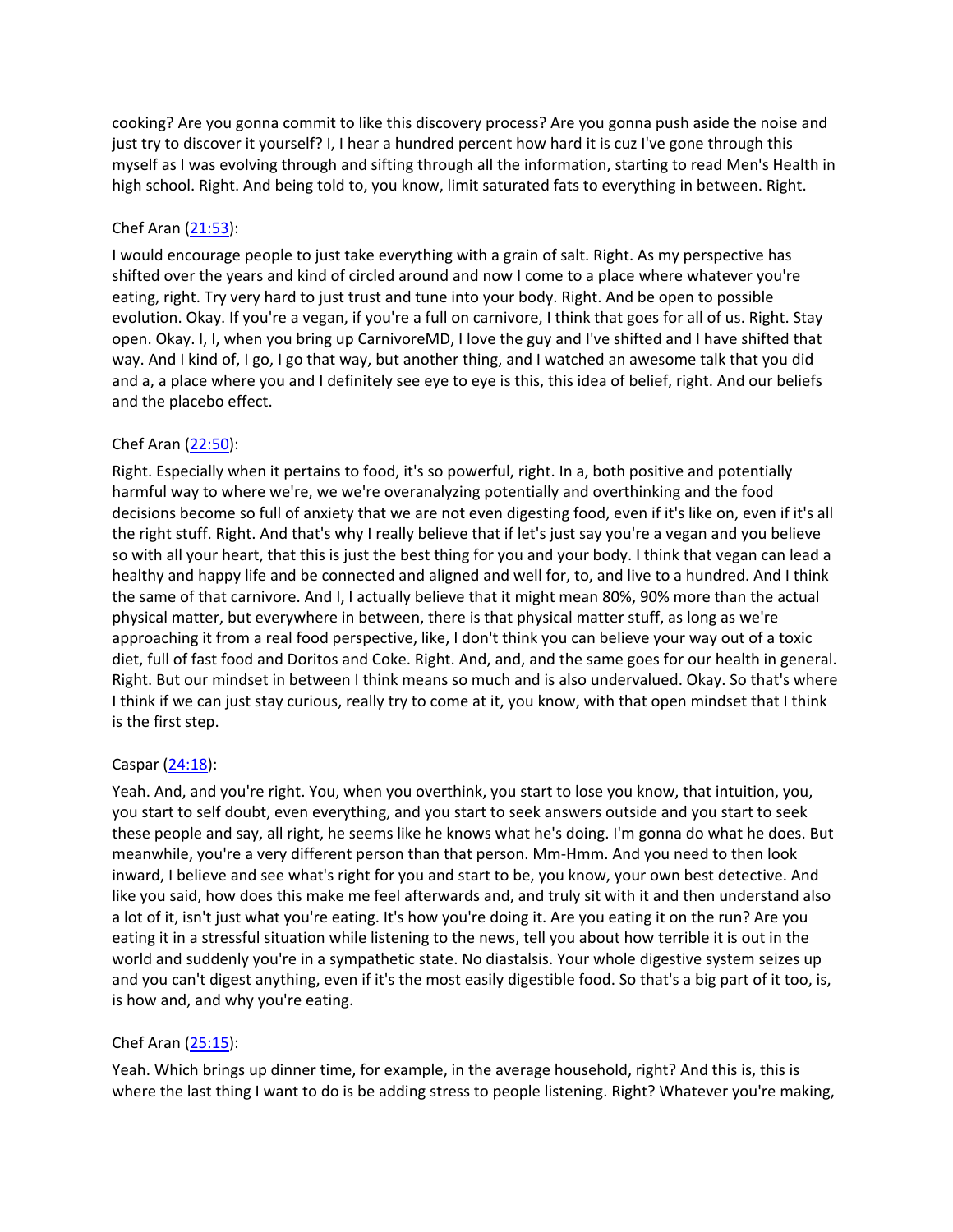keep it simple. And if you can keep mealtime, you know, free of stress, especially if you've got young kids, right. Mm-Hmm, they're feeling that they, if you, if you're overthinking and if you're stressed out in the kitchen, they are feeling that stress and you better believe they're affected by it. Right. So don't, don't overdo it. Don't, you know, don't, but they're also feeling by the way, if you're going through the takeout and just grabbing the McDonald's or Wendy's or whatever it might be, you know. But I'll tell you if you're happy and feeling great and you're laughing, it might even be a better decision that night than if you're stressed out and trying to make something really healthy. You know? So.

#### Caspar [\(26:06](https://www.temi.com/editor/t/C2OHmcaxYhkInUSNKS0Mu2rCE2dq0NKBGSdgnOPifiFQQ2yTnlRox7z0aJKFF5bGFu2LjOu5KCoBVTWWvUz4A9UOhec?loadFrom=DocumentDeeplink&ts=1566.66)):

Let me add to that really quick, because you know, from a medical perspective, dealing with a lot of doctors and speaking to them about why are so many kids having allergies and food sensitivities, a lot of that is triggered by trauma or stress during the ingestion of a certain food. So your body sees that with the stress and corresponds it. So mom and dad are having a big fight over dinner. Yeah. You're eating a certain grain, certain something, anything. And you start to have a reaction, cuz you're actually in a very stressed situation to you as a child, this is trauma going on and your body is saying, Hey, I'm ingesting this and we're having trauma. Therefore, this is now our reaction to this food. Suddenly you build a sensitivity or an actual allergic reaction to food. So to any parent that's like listening out there, it's incredibly, like what you said is so smart.

#### Caspar [\(26:57](https://www.temi.com/editor/t/C2OHmcaxYhkInUSNKS0Mu2rCE2dq0NKBGSdgnOPifiFQQ2yTnlRox7z0aJKFF5bGFu2LjOu5KCoBVTWWvUz4A9UOhec?loadFrom=DocumentDeeplink&ts=1617.5)):

I'd rather you eat, you know, something, not even that good for you, but eat it in the right environment. In a loving nurturing, peaceful environment that the child could digest in because children pick up on energy. We've learned to subdue that almost so much, where the energy is like, ah, whatever, it's a big fights, this and we kind of our body compensates children don't they like being in that peaceful situation. And that's what helps them so much. So that is so critical. And I have seen that so much. And so many parents are, how could this happen? I never had allergies. I never had all of this. Well, think about the environment when you eat that whole idea of sitting around dinner table, turning off tablets and iPhones away. Right. And just have a normal conversation, laugh a little bit, tell some jokes and slowly go through your food and, and just be together. That's what it used to be. Now it's just like quick go eat while, you know, watching don't even look at your food and just, you know, it's it's yeah. It's the opposite of what we should be doing, but it's unfortunate.

#### Chef Aran [\(27:56](https://www.temi.com/editor/t/C2OHmcaxYhkInUSNKS0Mu2rCE2dq0NKBGSdgnOPifiFQQ2yTnlRox7z0aJKFF5bGFu2LjOu5KCoBVTWWvUz4A9UOhec?loadFrom=DocumentDeeplink&ts=1676.84)):

Yeah. And I'll add from, from the child's standpoint, you know, my approach and our, our approach, my wife and I is is, is not to say, Hey, try this. Or like, you know, Hey, well sure. I'll, I'll do that, but not to do so in any forceful manner when you're thinking about those triggers, right? Imagine being a kid and always hearing, you gotta eat that you gotta eat that. Or like, you know, having consequences if they don't and all that. And so my personal approach, I love to serve things, family style. So I'll have a few different things they're on the table and I'm just there enjoying it. My wife's there enjoying it. We're spooning out different things. I'm giving my son autonomy to just choose and try. We do try to kind of have a general rule of, we least have to try it once, you know, but that's a very gentle so that he, so it feels flowy.

## Chef Aran [\(28:46](https://www.temi.com/editor/t/C2OHmcaxYhkInUSNKS0Mu2rCE2dq0NKBGSdgnOPifiFQQ2yTnlRox7z0aJKFF5bGFu2LjOu5KCoBVTWWvUz4A9UOhec?loadFrom=DocumentDeeplink&ts=1726.2)):

And so we're honoring his own intuition. Right. You know, I don't know what's going on in his body. I don't know if he's like just rejecting something or like we all have that, you know, there are, and, and my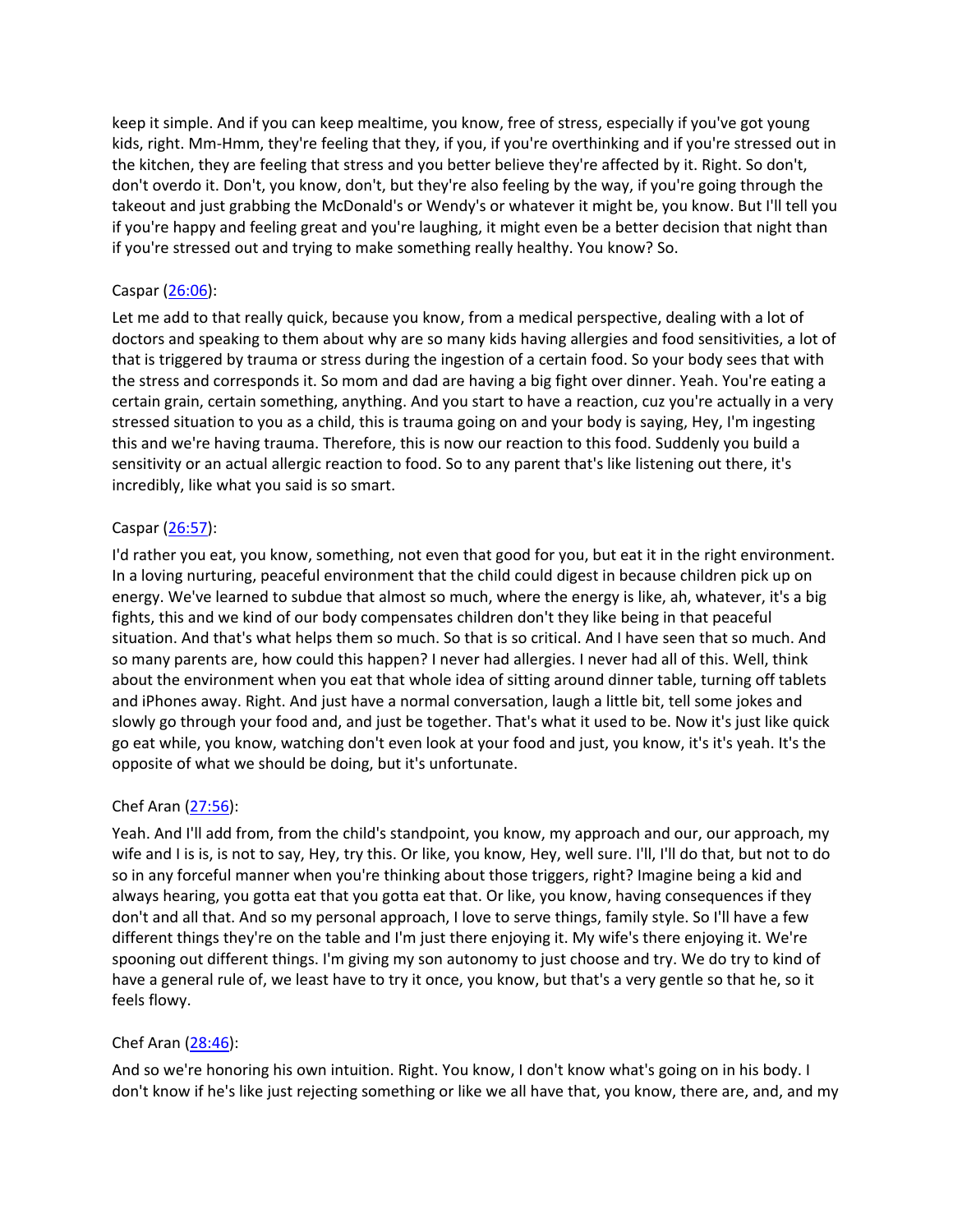wife and I have completely different desires, right? Every, you know, one, one night versus the other, or one time a month versus the other. So this also open up a, a line of communication. What are you feeling like tonight? You know, would you like this, this or this tonight and having a collaborative approach to mealtime. So it's not just, dad's cooking every meal and I'm just left with whatever. Right? So again, I think food, food can be, and the food decisions we're making can be from a family standpoint, this really exciting thing to have really sound communication, right. To grow as parents, to get to know our kids and give them, you know, a, a place to thrive and, and flourish, right.

## Chef Aran [\(29:36](https://www.temi.com/editor/t/C2OHmcaxYhkInUSNKS0Mu2rCE2dq0NKBGSdgnOPifiFQQ2yTnlRox7z0aJKFF5bGFu2LjOu5KCoBVTWWvUz4A9UOhec?loadFrom=DocumentDeeplink&ts=1776.62)):

It can be a classroom. It can be, you know, it's also, I see it with my son is this opportunity to see the world and discover the world, play, understand that this is an incredibly diverse place and there's different cuisines and different people. And we're different colors and we speak different language languages. That's I mean, I get, I get giddy when I think about all the things we can be doing each night. Right. I know that can seem overwhelming, but wherever we're starting, just like, just get in there, just commit to just getting the real stuff in there, push away the junk that we know is not serving us. Right. And then just go have fun.

## Caspar [\(30:14](https://www.temi.com/editor/t/C2OHmcaxYhkInUSNKS0Mu2rCE2dq0NKBGSdgnOPifiFQQ2yTnlRox7z0aJKFF5bGFu2LjOu5KCoBVTWWvUz4A9UOhec?loadFrom=DocumentDeeplink&ts=1814.49)):

That's it? Mealtime could be this sacred, you know, connective and educational time. And yet we, we turn it into this burdensome, just do it to do it quick. You know, whatever's easiest. The opposite of what I would say is healthy. And let me ask you a question, cuz I actually brought this up in our morning meeting. Some patients had questions about, they heard olive oil was bad to cook with and of course, seed oils we know are bad to cook when vegetable oils and they're, they don't want to use lard or is ghee too heavy to cook with, you know, what are you cooking with?

## Chef Aran [\(30:48](https://www.temi.com/editor/t/C2OHmcaxYhkInUSNKS0Mu2rCE2dq0NKBGSdgnOPifiFQQ2yTnlRox7z0aJKFF5bGFu2LjOu5KCoBVTWWvUz4A9UOhec?loadFrom=DocumentDeeplink&ts=1848.16)):

So I agree with the olive oil standpoint, I try to keep it raw. Or at the very least, I'm really gentle with the heat. I, you know, it's, this is a tough one because people got their jar of olive oil and it's right there, you know, and it's so ubiquitous and it's very easy to get caught up in just like saute in olive saute and olive. Right. I love making clarified butter, which is something I I teach in the course. And it's like, it's one of those things. You teach someone once and you're like, you got that's it. That's all I do. Right. It's that easy. And a fraction of the cost of getting, getting, going to get a grass-fed clarified butter in the store, it could be \$20 for a jar. You don't need to be doing that. You can make it.

## Chef Aran [\(31:29](https://www.temi.com/editor/t/C2OHmcaxYhkInUSNKS0Mu2rCE2dq0NKBGSdgnOPifiFQQ2yTnlRox7z0aJKFF5bGFu2LjOu5KCoBVTWWvUz4A9UOhec?loadFrom=DocumentDeeplink&ts=1889.68)):

I do, I do like Virgin coconut oil for some higher heat stuff. Right? Mm-hmm. And whole butter for things that are gentle very often when you're finishing dishes, whole butter is beautiful. And if you have access to really awesome pasture raise animals, right. A hundred percent grass fed the fat from those animals is incredible. Right. And we're just so used to throwing away the fat and trimming things and in the garbage, when you can so simply be rendering right. And saving that fat and my God like the dishes and the flavor that you can coax out of dishes from cooking with animal fats is transformative. Like one of my favorite things to do is confeit, right? Like teach someone how to confeit duck legs, right. Or use extra chicken fat or rendered beef fat to cook potatoes in and mean it is, it just changes everything.

## Chef Aran [\(32:27](https://www.temi.com/editor/t/C2OHmcaxYhkInUSNKS0Mu2rCE2dq0NKBGSdgnOPifiFQQ2yTnlRox7z0aJKFF5bGFu2LjOu5KCoBVTWWvUz4A9UOhec?loadFrom=DocumentDeeplink&ts=1947.06)):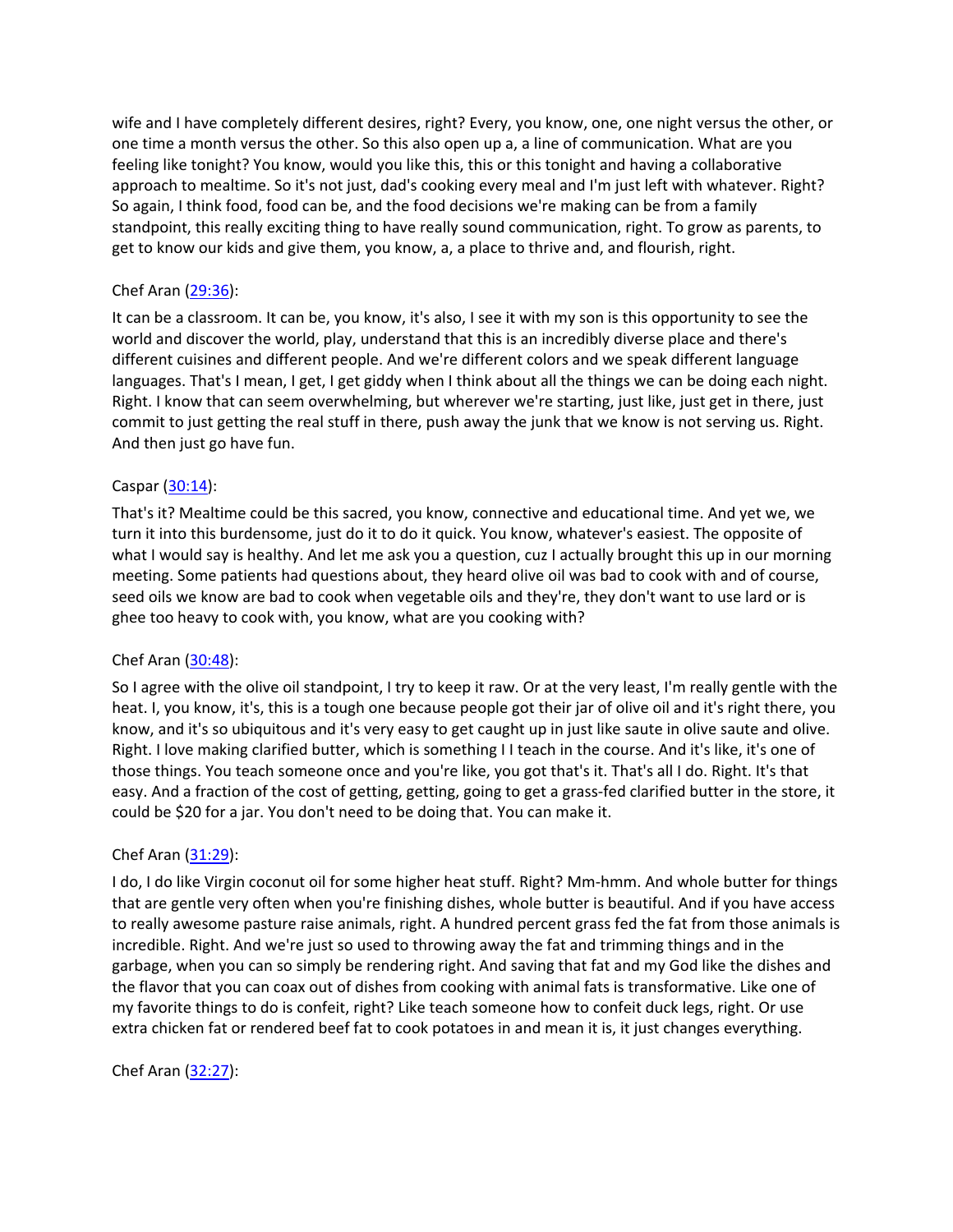Right. But it also changes our physiology. Right. We're you know, we've been sold gosh, for so long that fat is this demon, right. One transformative book that I read Nina Teicholz's book. I never know how to pronounce her name. The Big Fat Suprise just changed so much of my perspective. And I was on that track anyways. And I would recommend that as an incredible read for people. And then once you also start to realize like historical reference of these fats, like animal fats, that was, that was cooking oil. Right. That was, that was cooking fat, you know? And so yeah, yeah. Stick, stick to those things. I'm trying to think if I missed anything. I, I don't know. Honestly, avocado oil is a really interesting one. It's so damn expensive, but I also, I don't really know. I, some people think it's really great. I stick with the butter, the coconut oil, the olive oil gently and the animal fats.

## Caspar [\(33:23](https://www.temi.com/editor/t/C2OHmcaxYhkInUSNKS0Mu2rCE2dq0NKBGSdgnOPifiFQQ2yTnlRox7z0aJKFF5bGFu2LjOu5KCoBVTWWvUz4A9UOhec?loadFrom=DocumentDeeplink&ts=2003.49)):

Yeah. I mean, it's, it's great advice. And, and of course, for those that want to go down rabbit holes, there are books, there's other things. And, and you could look into this more and there's your course, which I want to hear about, I I'm getting hungry right now, just talking about this movie. But, and I, I, I love cooking. I'm no, you know, chef or, or culinary artist or anything, but I'd love to get more into it. Like you say, confeit, making your own clarified butter. These are all wonderful skills. Tell us more about the course.

## Chef Aran [\(33:51](https://www.temi.com/editor/t/C2OHmcaxYhkInUSNKS0Mu2rCE2dq0NKBGSdgnOPifiFQQ2yTnlRox7z0aJKFF5bGFu2LjOu5KCoBVTWWvUz4A9UOhec?loadFrom=DocumentDeeplink&ts=2031.24)):

So the course, which is ongoing right now, people are going through it and it's about to wrap up and I did this first one live, right. And it's been incredible to get feedback from this really diverse group of people. And it'll be available again really soon, making changes, adding some things to it. And it's gonna be kind of an evergreen thing that people can take and, and take at their own pace. But I will do live versions probably once or twice a year moving forward. But I'm, I'm actually calling it the Family Food Reset this, this next launch, because this is really gear geared towards families by no means you have to have kids or be a couple, you could take this and really enjoy it and get a lot from it. But it's an opportunity to reset, to go through that exercise at the beginning and get clear on your own vision, moving forward, and then to dive into the material.

# Chef Aran [\(34:42](https://www.temi.com/editor/t/C2OHmcaxYhkInUSNKS0Mu2rCE2dq0NKBGSdgnOPifiFQQ2yTnlRox7z0aJKFF5bGFu2LjOu5KCoBVTWWvUz4A9UOhec?loadFrom=DocumentDeeplink&ts=2082.85)):

So it's kind of based on five weeks, first, one being kind of, you know, the exercise of clearing your pantries. I kind of share my personal approach to, you know, how I source and my kind of dos and don'ts right. And that, and that's only what works for me. And I set that up. So it's just a template. Follow it if you want, you know, my go-tos in terms of like no refined sugar enters the home, I kind of go through my, my personal approach to like what sweetened, sweetened means, like, you know, from honey or maple syrup or coconut sugar. And so we kind of establish the vision for the pantry and for sourcing. And then we dive into Mise en place, how to hold a knife, knife skills in week one. And that's also how to work with your kids on those things.

# Chef Aran [\(35:28](https://www.temi.com/editor/t/C2OHmcaxYhkInUSNKS0Mu2rCE2dq0NKBGSdgnOPifiFQQ2yTnlRox7z0aJKFF5bGFu2LjOu5KCoBVTWWvUz4A9UOhec?loadFrom=DocumentDeeplink&ts=2128.45)):

So my son is next to me, he's kind of in and out of these videos because sometimes he's like running off to pee or something like that. And then he is coming back, but that's all real, right? That's, that's also the reality. And then we move through the weeks and we kind of build on the foundation, right? So week two, we get into making your own salad, dressings and vinaigrettes, making your own clarified, butter, making your own mayonnaise. And part of that is creating a shift and creating the light bulbs of saying wait, I, I don't need to be outsourcing these, these really simple things. I can make my own. They can be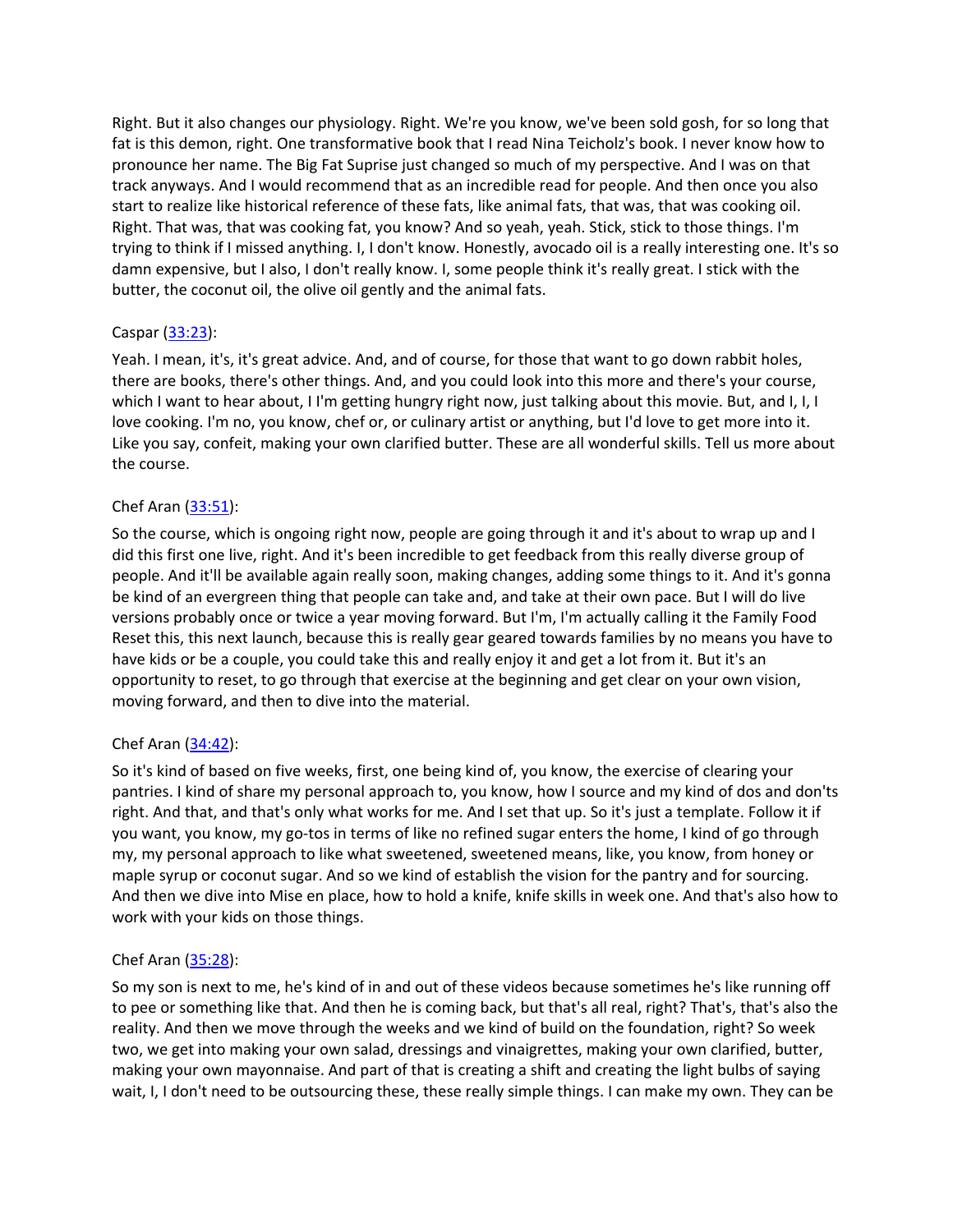more delicious. They can be malleable, so I can make any version of these things more affordable, and I can control way control the quality ingredients. We can spend more on better olive oil because you didn't buy a \$6, you know, thing of salad dressing.

## Chef Aran [\(36:14](https://www.temi.com/editor/t/C2OHmcaxYhkInUSNKS0Mu2rCE2dq0NKBGSdgnOPifiFQQ2yTnlRox7z0aJKFF5bGFu2LjOu5KCoBVTWWvUz4A9UOhec?loadFrom=DocumentDeeplink&ts=2174.93)):

And then we get into meat cookery and different ways to approach just ground meat at the beginning to egg cookery, and how to make a perfect fritatta, how to scramble perfect eggs. Even like, you know, how to treat your pots and pans that I've just added to this course and how to approach cooking in things without them sticking, right. You know, moving people away from this feeling like you need nonstick pans, which again is also part of this process. It's not just about making the value shift to eat whole foods that are non-toxic, it's also kind of what are the toxins that we're bringing to our home. Right, right. Do we have toxic dish soap? Eating all this healthy food and you got this cheap dish soap that's full of toxins. That's on the plates still, right? Residually. So I, I got off on a tangent. Into the egg cookery and then we kind of rounded off with week five with kind of a, like an average plate on a, on a Wednesday night and what that looks like and how to kind of piece it together.

## Chef Aran [\(37:13](https://www.temi.com/editor/t/C2OHmcaxYhkInUSNKS0Mu2rCE2dq0NKBGSdgnOPifiFQQ2yTnlRox7z0aJKFF5bGFu2LjOu5KCoBVTWWvUz4A9UOhec?loadFrom=DocumentDeeplink&ts=2233.45)):

Right. and I've added in now to this course fish cookery, like how to kind of take home a whole fish, if you want, chicken cookery taking down a whole chicken from, from beginning to end. I'm adding a, kind of a curry and rice course, I'm calling right so where we're, it's an extension of the chicken, chicken lesson where we're make, we're building a curry from the ground up. So people can kind of, as a base example, take things and make them saucy and make them spiced. Right. And make them more exciting. And by the end, my hope is that you don't have to just like, you know, on a Wednesday night, be searching for a recipe or, or racking your brain for what to make. Even if you don't have a plan, which I hope after taking this course, you've begun to form one. You can open your fridge and you've become a different cook. Right. You've got different rituals, you've got different habits, right. And it's not hard anymore. Right. It's, it's built in, right. That's my desire to, is to build in a new sense of intuition and kind of grace in the kitchen in a really simple, approachable manner, because I promise you, none of this is complicated. It's actually, so almost painfully simple, right. If we can just get clear that this is something we want and we go and get it.

## Caspar [\(38:34](https://www.temi.com/editor/t/C2OHmcaxYhkInUSNKS0Mu2rCE2dq0NKBGSdgnOPifiFQQ2yTnlRox7z0aJKFF5bGFu2LjOu5KCoBVTWWvUz4A9UOhec?loadFrom=DocumentDeeplink&ts=2314.8)):

Yeah. And that's the thing I try and tell people don't overcomplicate like health is actually quite simple. You know, nature is, is simple. We complicate it and we can make it look complex, but take a step back. And these are simple, you know, tools, guides, and everything to, to live a truly abundant life. Where can people learn more about you, more about this course?

## Chef Aran [\(38:54](https://www.temi.com/editor/t/C2OHmcaxYhkInUSNKS0Mu2rCE2dq0NKBGSdgnOPifiFQQ2yTnlRox7z0aJKFF5bGFu2LjOu5KCoBVTWWvUz4A9UOhec?loadFrom=DocumentDeeplink&ts=2334.18)):

So you can definitely follow me on Instagram. I'm really active there @ChefAran Goldstein. You can check on my website, it's cookandlive.co. And I also have a YouTube channel where I put a lot of lessons and it's actually enjoyable to watch on YouTube because it's the full frame. And that's also, it's Cook and Live with chef Aran Goldstein. And that's a really god one.

## Caspar [\(39:15](https://www.temi.com/editor/t/C2OHmcaxYhkInUSNKS0Mu2rCE2dq0NKBGSdgnOPifiFQQ2yTnlRox7z0aJKFF5bGFu2LjOu5KCoBVTWWvUz4A9UOhec?loadFrom=DocumentDeeplink&ts=2355.969)):

Awesome love your IG. Thank you so much. I actually wanted to leave you and the listeners with this that I found for my friend, who's been on this podcast a few times Dr. James DNicolantonio. And I really